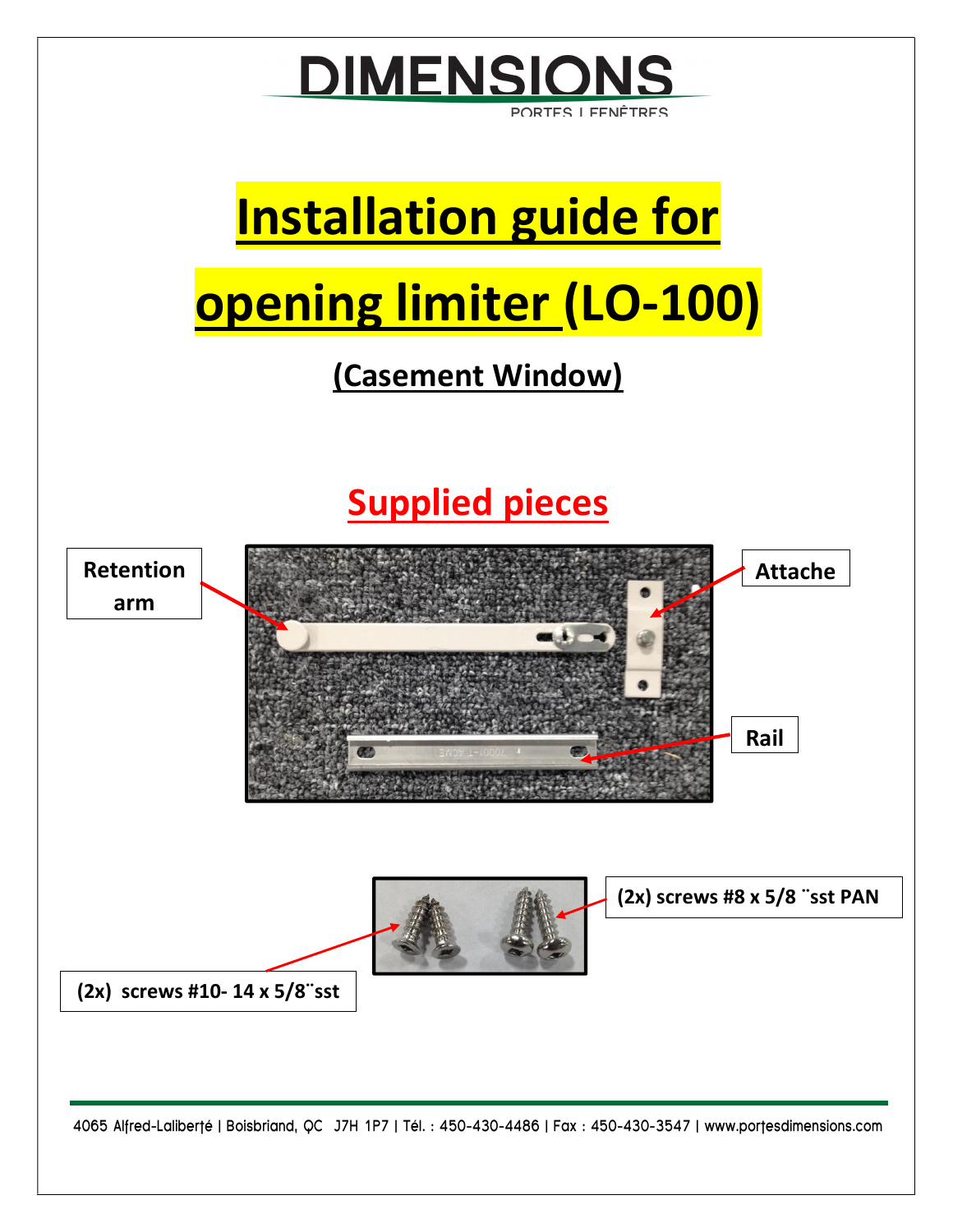## <u>DIMENSIONS</u> PORTES I FENÊTRES

## 1. Drill a new water drainage hole under the sash. (opposite side of hinges)



## 2. Position the rail on the opposite side of the sash hinges.



4065 Alfred-Laliberté | Boisbriand, QC J7H 1P7 | Tél. : 450-430-4486 | Fax : 450-430-3547 | www.portesdimensions.com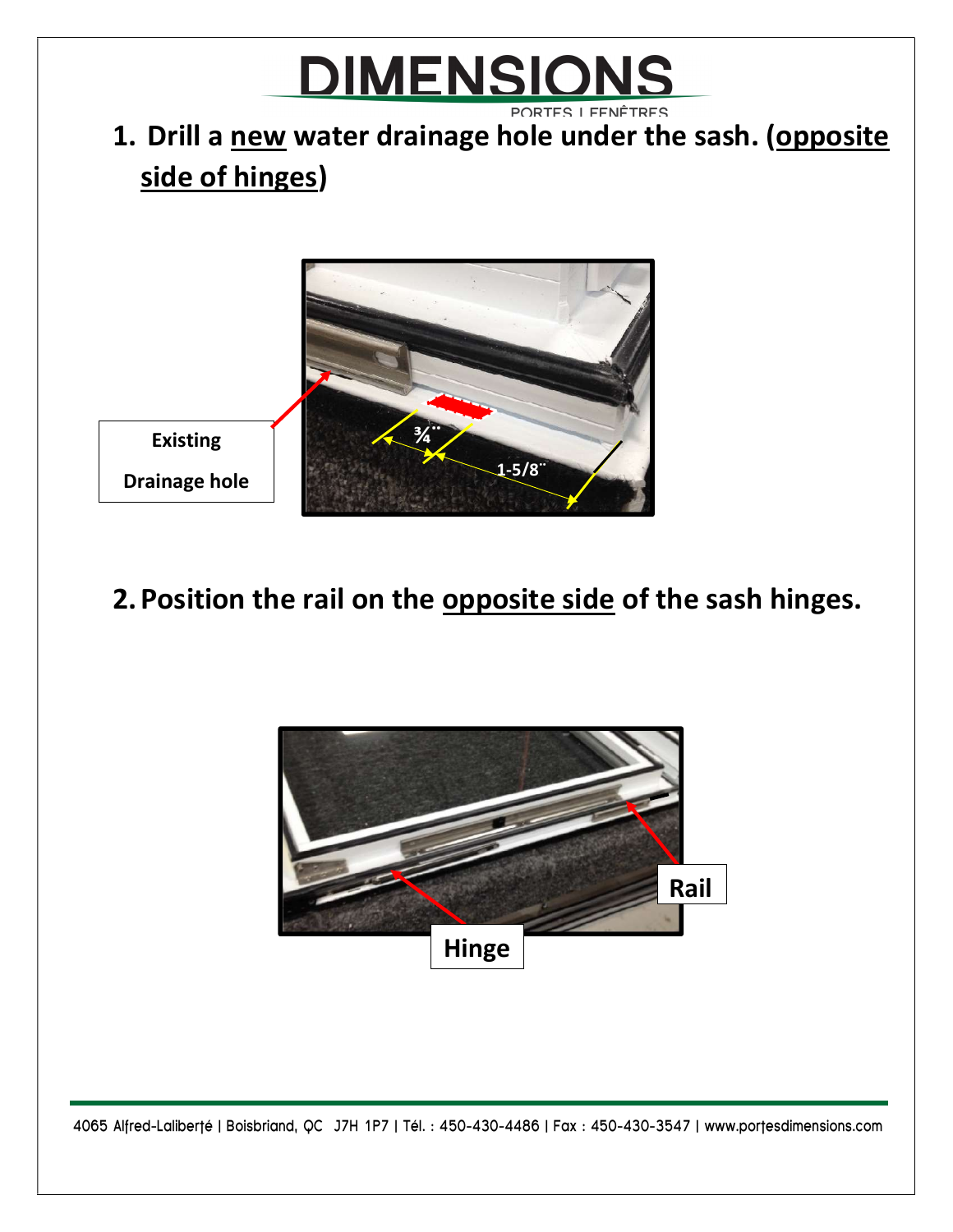

4.It is Important to engage the retaining arm inside the rail, before screwing the second screw on the rail.



4065 Alfred-Laliberté | Boisbriand, QC J7H 1P7 | Tél. : 450-430-4486 | Fax : 450-430-3547 | www.portesdimensions.com